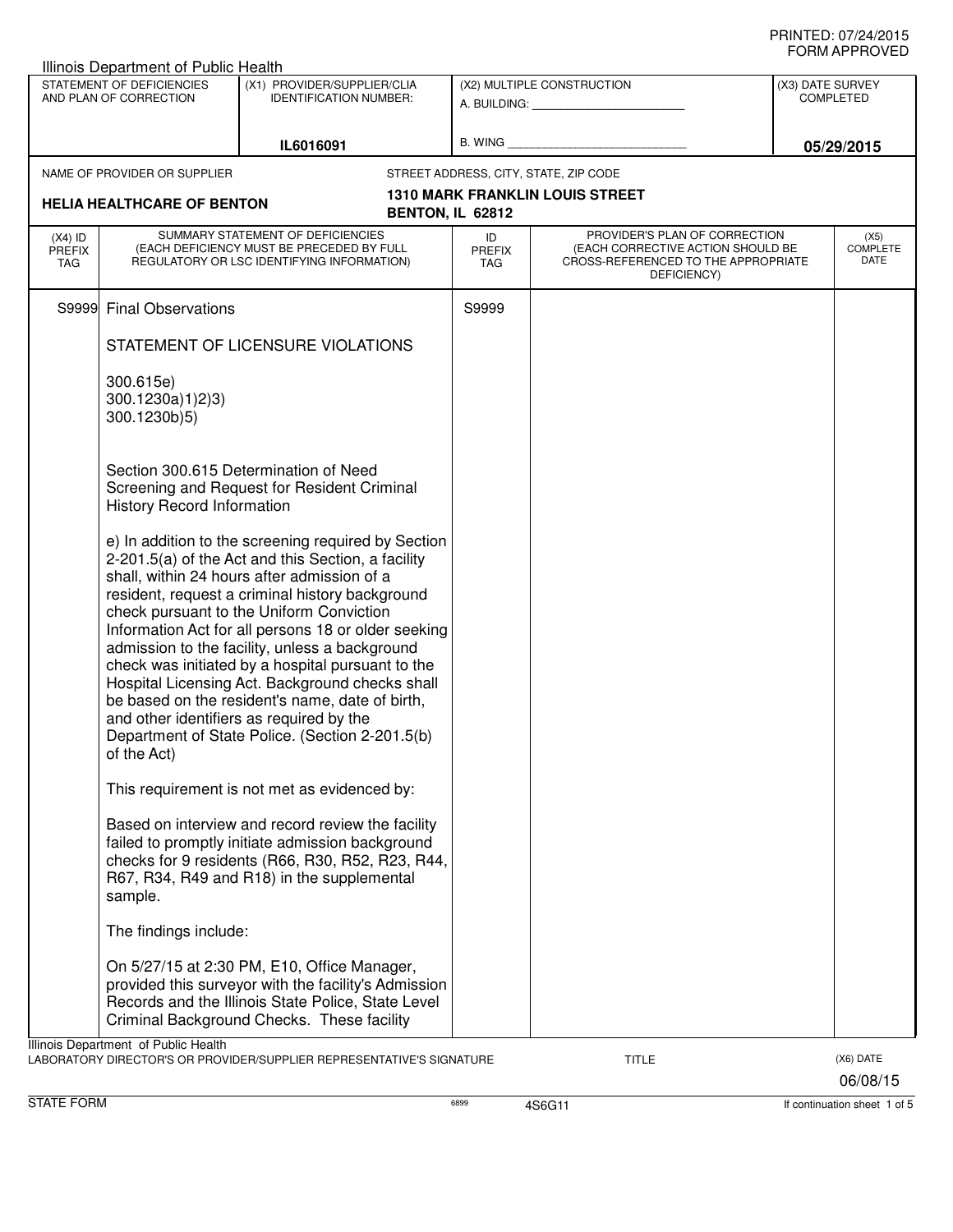| <b>Illinois Department of Public Health</b>                                                                         |                                                                                                                                                |                                                                                                                                                                                                                                                                                                                                                                                                                                                                                                                                                                                                                                                                                                                                                                                                                                                                                                                                                                                                                                                                                                                                                                                                                                                                                                                                                                                                               |                                                         |                                                                                                                          |                                      |  |
|---------------------------------------------------------------------------------------------------------------------|------------------------------------------------------------------------------------------------------------------------------------------------|---------------------------------------------------------------------------------------------------------------------------------------------------------------------------------------------------------------------------------------------------------------------------------------------------------------------------------------------------------------------------------------------------------------------------------------------------------------------------------------------------------------------------------------------------------------------------------------------------------------------------------------------------------------------------------------------------------------------------------------------------------------------------------------------------------------------------------------------------------------------------------------------------------------------------------------------------------------------------------------------------------------------------------------------------------------------------------------------------------------------------------------------------------------------------------------------------------------------------------------------------------------------------------------------------------------------------------------------------------------------------------------------------------------|---------------------------------------------------------|--------------------------------------------------------------------------------------------------------------------------|--------------------------------------|--|
| STATEMENT OF DEFICIENCIES<br>(X1) PROVIDER/SUPPLIER/CLIA<br>AND PLAN OF CORRECTION<br><b>IDENTIFICATION NUMBER:</b> |                                                                                                                                                |                                                                                                                                                                                                                                                                                                                                                                                                                                                                                                                                                                                                                                                                                                                                                                                                                                                                                                                                                                                                                                                                                                                                                                                                                                                                                                                                                                                                               | (X2) MULTIPLE CONSTRUCTION<br>A. BUILDING: A. BUILDING: |                                                                                                                          | (X3) DATE SURVEY<br><b>COMPLETED</b> |  |
|                                                                                                                     |                                                                                                                                                | IL6016091                                                                                                                                                                                                                                                                                                                                                                                                                                                                                                                                                                                                                                                                                                                                                                                                                                                                                                                                                                                                                                                                                                                                                                                                                                                                                                                                                                                                     | B. WING                                                 |                                                                                                                          | 05/29/2015                           |  |
|                                                                                                                     | NAME OF PROVIDER OR SUPPLIER                                                                                                                   |                                                                                                                                                                                                                                                                                                                                                                                                                                                                                                                                                                                                                                                                                                                                                                                                                                                                                                                                                                                                                                                                                                                                                                                                                                                                                                                                                                                                               |                                                         | STREET ADDRESS, CITY, STATE, ZIP CODE                                                                                    |                                      |  |
|                                                                                                                     | <b>HELIA HEALTHCARE OF BENTON</b>                                                                                                              |                                                                                                                                                                                                                                                                                                                                                                                                                                                                                                                                                                                                                                                                                                                                                                                                                                                                                                                                                                                                                                                                                                                                                                                                                                                                                                                                                                                                               |                                                         | <b>1310 MARK FRANKLIN LOUIS STREET</b>                                                                                   |                                      |  |
| $(X4)$ ID<br><b>PREFIX</b><br>TAG                                                                                   |                                                                                                                                                |                                                                                                                                                                                                                                                                                                                                                                                                                                                                                                                                                                                                                                                                                                                                                                                                                                                                                                                                                                                                                                                                                                                                                                                                                                                                                                                                                                                                               | ID<br><b>PREFIX</b><br><b>TAG</b>                       | PROVIDER'S PLAN OF CORRECTION<br>(EACH CORRECTIVE ACTION SHOULD BE<br>CROSS-REFERENCED TO THE APPROPRIATE<br>DEFICIENCY) | (X5)<br><b>COMPLETE</b><br>DATE      |  |
| S9999                                                                                                               | Continued From page 1                                                                                                                          |                                                                                                                                                                                                                                                                                                                                                                                                                                                                                                                                                                                                                                                                                                                                                                                                                                                                                                                                                                                                                                                                                                                                                                                                                                                                                                                                                                                                               | S9999                                                   |                                                                                                                          |                                      |  |
|                                                                                                                     | records document that:<br>$5/26/15$ .<br>$5/26/15$ .<br>$5/26/15$ .<br>$5/26/15$ .<br>$5/26/15$ .<br>$5/26/15$ .<br>$5/26/15$ .<br>them.<br>a) | BENTON, IL 62812<br>SUMMARY STATEMENT OF DEFICIENCIES<br>(EACH DEFICIENCY MUST BE PRECEDED BY FULL<br>REGULATORY OR LSC IDENTIFYING INFORMATION)<br>R66 was admitted to the facility on 5/23/15.<br>R66's Illinois State Police (ISP) Background<br>Check was initiated on 5/26/15.<br>R30 was admitted to the facility on 5/22/15.<br>R30's ISP Background Check was initiated on<br>R52 was admitted to the facility on 5/21/15.<br>R52's ISP Background Check was initiated on<br>R23 was admitted to the facility on 5/20/15.<br>R23's ISP Background Check was initiated on<br>R44 was admitted to the facility on 5/3/15. R44's<br>ISP Background Check was initiated on 5/26/15.<br>R67 was admitted to the facility on 4/27/15.<br>R67's ISP Background Check was initiated on<br>R34 was admitted to the facility on 4/25/15.<br>R34's ISP Background Check was initiated on<br>R49 was admitted to the facility on 4/24/15.<br>R49's ISP Background Check was initiated on<br>R18 was admitted to the facility on 4/23/15.<br>R18's ISP Background Check was initiated on<br>On 5/27/15 at 2:30 PM, E10, Office Manager<br>stated that she knew the resident's background<br>checks were supposed to be done within 24<br>hours of admission but that she just forgot to do<br>Section 300.1230 Direct Care Staffing<br>For the purposes of this Section, the<br>following definitions shall apply: |                                                         |                                                                                                                          |                                      |  |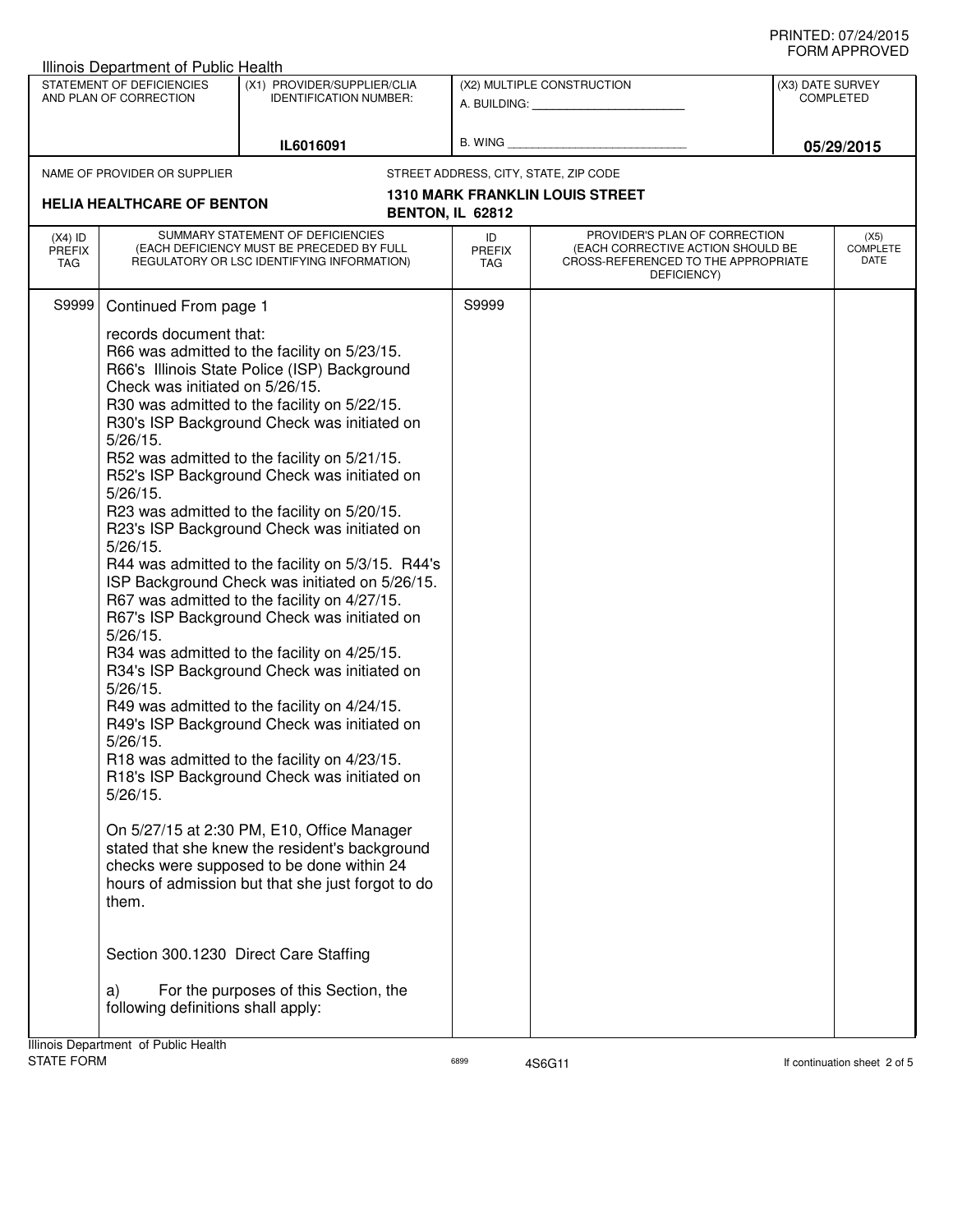| STATEMENT OF DEFICIENCIES<br>AND PLAN OF CORRECTION | (X1) PROVIDER/SUPPLIER/CLIA<br><b>IDENTIFICATION NUMBER:</b> | (X2) MULTIPLE CONSTRUCTION<br>A. BUILDING: A. BUILDING:<br>B. WING                                                                                                                                                                                                                                                                                                                                                                                                                                                                                                                                                                                                                                                                                                                                                                                                                                                                                                                                                                                                                                                                                                                                                                                                                                                                                                                                                                                                                                                                                                                                                                          |                                                                                                                              | (X3) DATE SURVEY<br><b>COMPLETED</b><br>05/29/2015                              |                                                                                                           |
|-----------------------------------------------------|--------------------------------------------------------------|---------------------------------------------------------------------------------------------------------------------------------------------------------------------------------------------------------------------------------------------------------------------------------------------------------------------------------------------------------------------------------------------------------------------------------------------------------------------------------------------------------------------------------------------------------------------------------------------------------------------------------------------------------------------------------------------------------------------------------------------------------------------------------------------------------------------------------------------------------------------------------------------------------------------------------------------------------------------------------------------------------------------------------------------------------------------------------------------------------------------------------------------------------------------------------------------------------------------------------------------------------------------------------------------------------------------------------------------------------------------------------------------------------------------------------------------------------------------------------------------------------------------------------------------------------------------------------------------------------------------------------------------|------------------------------------------------------------------------------------------------------------------------------|---------------------------------------------------------------------------------|-----------------------------------------------------------------------------------------------------------|
|                                                     | IL6016091                                                    |                                                                                                                                                                                                                                                                                                                                                                                                                                                                                                                                                                                                                                                                                                                                                                                                                                                                                                                                                                                                                                                                                                                                                                                                                                                                                                                                                                                                                                                                                                                                                                                                                                             |                                                                                                                              |                                                                                 |                                                                                                           |
|                                                     |                                                              |                                                                                                                                                                                                                                                                                                                                                                                                                                                                                                                                                                                                                                                                                                                                                                                                                                                                                                                                                                                                                                                                                                                                                                                                                                                                                                                                                                                                                                                                                                                                                                                                                                             |                                                                                                                              |                                                                                 |                                                                                                           |
|                                                     |                                                              |                                                                                                                                                                                                                                                                                                                                                                                                                                                                                                                                                                                                                                                                                                                                                                                                                                                                                                                                                                                                                                                                                                                                                                                                                                                                                                                                                                                                                                                                                                                                                                                                                                             |                                                                                                                              |                                                                                 |                                                                                                           |
|                                                     |                                                              |                                                                                                                                                                                                                                                                                                                                                                                                                                                                                                                                                                                                                                                                                                                                                                                                                                                                                                                                                                                                                                                                                                                                                                                                                                                                                                                                                                                                                                                                                                                                                                                                                                             |                                                                                                                              |                                                                                 |                                                                                                           |
|                                                     |                                                              | ID<br><b>PREFIX</b><br><b>TAG</b>                                                                                                                                                                                                                                                                                                                                                                                                                                                                                                                                                                                                                                                                                                                                                                                                                                                                                                                                                                                                                                                                                                                                                                                                                                                                                                                                                                                                                                                                                                                                                                                                           | DEFICIENCY)                                                                                                                  |                                                                                 | (X5)<br><b>COMPLETE</b><br>DATE                                                                           |
|                                                     |                                                              | S9999                                                                                                                                                                                                                                                                                                                                                                                                                                                                                                                                                                                                                                                                                                                                                                                                                                                                                                                                                                                                                                                                                                                                                                                                                                                                                                                                                                                                                                                                                                                                                                                                                                       |                                                                                                                              |                                                                                 |                                                                                                           |
| 1)<br>subsection (f).                               |                                                              |                                                                                                                                                                                                                                                                                                                                                                                                                                                                                                                                                                                                                                                                                                                                                                                                                                                                                                                                                                                                                                                                                                                                                                                                                                                                                                                                                                                                                                                                                                                                                                                                                                             |                                                                                                                              |                                                                                 |                                                                                                           |
| 2)<br>supervision.                                  |                                                              |                                                                                                                                                                                                                                                                                                                                                                                                                                                                                                                                                                                                                                                                                                                                                                                                                                                                                                                                                                                                                                                                                                                                                                                                                                                                                                                                                                                                                                                                                                                                                                                                                                             |                                                                                                                              |                                                                                 |                                                                                                           |
| 3)<br>medical direction.                            |                                                              |                                                                                                                                                                                                                                                                                                                                                                                                                                                                                                                                                                                                                                                                                                                                                                                                                                                                                                                                                                                                                                                                                                                                                                                                                                                                                                                                                                                                                                                                                                                                                                                                                                             |                                                                                                                              |                                                                                 |                                                                                                           |
| b)<br>shift of the day.<br>5)<br>Act)               |                                                              |                                                                                                                                                                                                                                                                                                                                                                                                                                                                                                                                                                                                                                                                                                                                                                                                                                                                                                                                                                                                                                                                                                                                                                                                                                                                                                                                                                                                                                                                                                                                                                                                                                             |                                                                                                                              |                                                                                 |                                                                                                           |
| Findings include:                                   |                                                              |                                                                                                                                                                                                                                                                                                                                                                                                                                                                                                                                                                                                                                                                                                                                                                                                                                                                                                                                                                                                                                                                                                                                                                                                                                                                                                                                                                                                                                                                                                                                                                                                                                             |                                                                                                                              |                                                                                 |                                                                                                           |
|                                                     | S9999                                                        | NAME OF PROVIDER OR SUPPLIER<br><b>HELIA HEALTHCARE OF BENTON</b><br>SUMMARY STATEMENT OF DEFICIENCIES<br>(EACH DEFICIENCY MUST BE PRECEDED BY FULL<br>REGULATORY OR LSC IDENTIFYING INFORMATION)<br>Continued From page 2<br>or personal care as defined in Section 300.330,<br>therapies, and care provided by staff listed in<br>Skilled care is skilled nursing care,<br>continuous skilled nursing observations,<br>restorative nursing, and other services under<br>professional direction with frequent medical<br>Intermediate care is basic nursing care<br>and other restorative services under periodic<br>The number of staff who provide direct<br>care who are needed at any time in the facility<br>shall be based on the needs of the residents, and<br>shall be determined by figuring the number of<br>hours of direct care each resident needs on each<br>Effective January 1, 2014, the minimum<br>staffing ratios shall be increased to 3.8 hours of<br>needing skilled care and 2.5 hours of nursing and<br>personal care each day for a resident needing<br>intermediate care. (Section 3-202.05(d) of the<br>This requirement was not met as evidenced by:<br>Based on observation, interview, and record<br>review, the facility failed to provide adequate<br>staffing to meet the needs of facility residents.<br>This failure has the potential to affect all 65<br>residents in the facility.<br>On 5/29/15 at 11:00 a.m., E2, Director of Nurses,<br>stated for the purposes of staffing at the time of<br>this survey the facility had 52 residents requiring<br>intermediate level of care and 13 residents | <b>BENTON, IL 62812</b><br>Direct care is the provision of nursing care<br>nursing and personal care each day for a resident | STREET ADDRESS, CITY, STATE, ZIP CODE<br><b>1310 MARK FRANKLIN LOUIS STREET</b> | PROVIDER'S PLAN OF CORRECTION<br>(EACH CORRECTIVE ACTION SHOULD BE<br>CROSS-REFERENCED TO THE APPROPRIATE |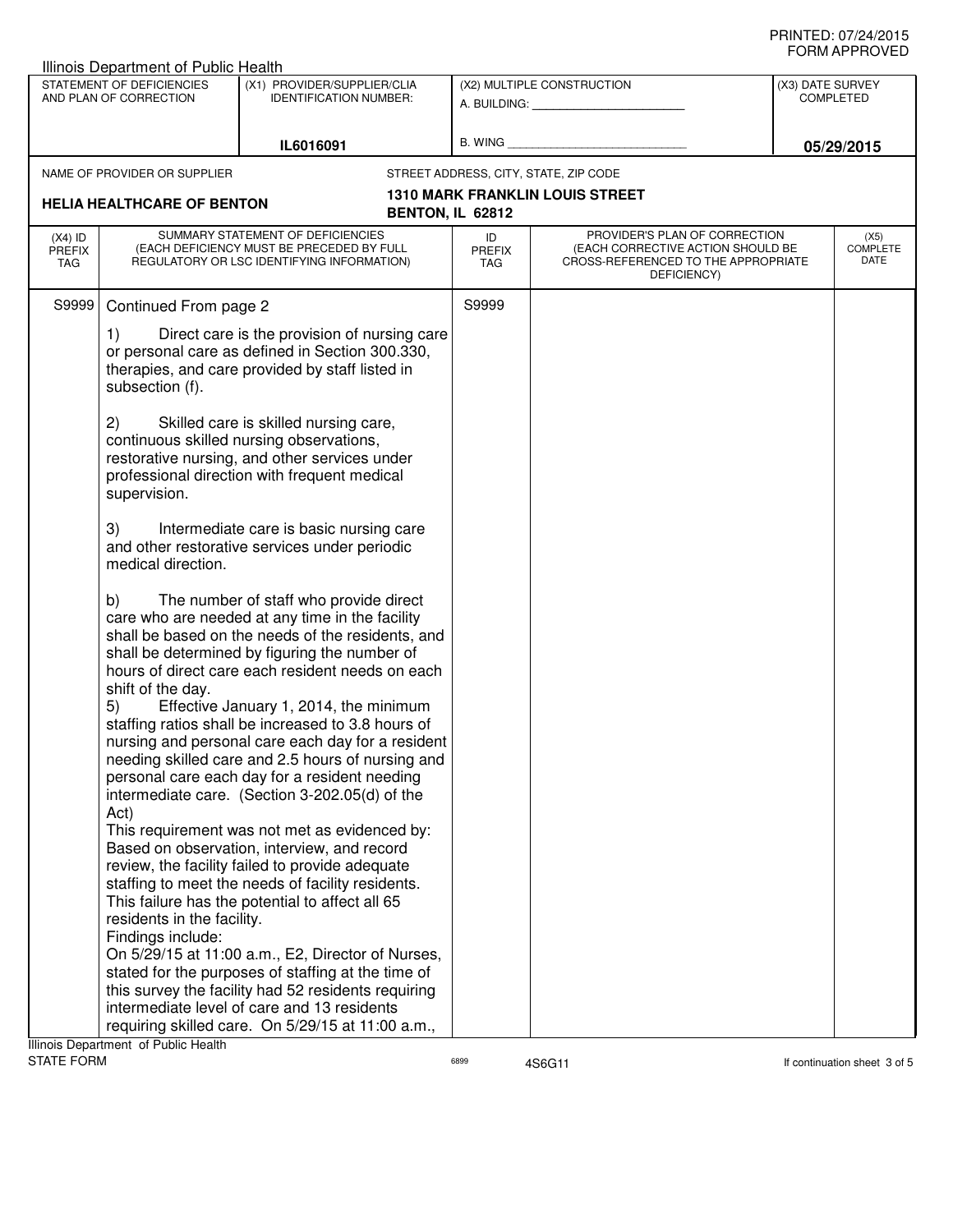|                   | <b>Illinois Department of Public Health</b> |                                                                                                          |                  |                                                    |                  |                              |
|-------------------|---------------------------------------------|----------------------------------------------------------------------------------------------------------|------------------|----------------------------------------------------|------------------|------------------------------|
|                   | STATEMENT OF DEFICIENCIES                   | (X1) PROVIDER/SUPPLIER/CLIA                                                                              |                  | (X2) MULTIPLE CONSTRUCTION                         | (X3) DATE SURVEY |                              |
|                   | AND PLAN OF CORRECTION                      | <b>IDENTIFICATION NUMBER:</b>                                                                            |                  | A. BUILDING: A. BUILDING:                          |                  | <b>COMPLETED</b>             |
|                   |                                             |                                                                                                          |                  |                                                    |                  |                              |
|                   |                                             | IL6016091                                                                                                | B. WING          |                                                    |                  | 05/29/2015                   |
|                   | NAME OF PROVIDER OR SUPPLIER                |                                                                                                          |                  | STREET ADDRESS, CITY, STATE, ZIP CODE              |                  |                              |
|                   |                                             |                                                                                                          |                  | <b>1310 MARK FRANKLIN LOUIS STREET</b>             |                  |                              |
|                   | <b>HELIA HEALTHCARE OF BENTON</b>           |                                                                                                          | BENTON, IL 62812 |                                                    |                  |                              |
| $(X4)$ ID         |                                             | SUMMARY STATEMENT OF DEFICIENCIES                                                                        | ID               | PROVIDER'S PLAN OF CORRECTION                      |                  | (X5)                         |
| PREFIX            |                                             | (EACH DEFICIENCY MUST BE PRECEDED BY FULL                                                                | <b>PREFIX</b>    | (EACH CORRECTIVE ACTION SHOULD BE                  |                  | <b>COMPLETE</b>              |
| TAG               |                                             | REGULATORY OR LSC IDENTIFYING INFORMATION)                                                               | TAG              | CROSS-REFERENCED TO THE APPROPRIATE<br>DEFICIENCY) |                  | DATE                         |
|                   |                                             |                                                                                                          |                  |                                                    |                  |                              |
| S9999             | Continued From page 3                       |                                                                                                          | S9999            |                                                    |                  |                              |
|                   |                                             | E2 stated the licensed nurses worked an 8 hour                                                           |                  |                                                    |                  |                              |
|                   |                                             | shift, and the Certified Nurse Aides (CNAs)                                                              |                  |                                                    |                  |                              |
|                   |                                             | worked a 7.5 hour shift. Using these numbers                                                             |                  |                                                    |                  |                              |
|                   |                                             | and factors specified within the regulation, it was                                                      |                  |                                                    |                  |                              |
|                   |                                             | determined that the facility required 2.5 FTE (Full                                                      |                  |                                                    |                  |                              |
|                   |                                             | Time Equivalents) of licensed nurses on first shift,                                                     |                  |                                                    |                  |                              |
|                   |                                             | 2 on the second shift, and 1.1 on the third shift,                                                       |                  |                                                    |                  |                              |
|                   |                                             | and also required 8 additional FTE direct care<br>staff on the first shift, 6.2 on the second shift, and |                  |                                                    |                  |                              |
|                   | 3.7 on the third shift.                     |                                                                                                          |                  |                                                    |                  |                              |
|                   |                                             | According to the CNA Schedule and Nursing                                                                |                  |                                                    |                  |                              |
|                   |                                             | Schedule for the sample day of 5/17/15, the                                                              |                  |                                                    |                  |                              |
|                   |                                             | facility had only 2 licensed nurse staff on the first                                                    |                  |                                                    |                  |                              |
|                   |                                             | shift (including E4, the Care Plan Coordinator)                                                          |                  |                                                    |                  |                              |
|                   |                                             | and 6 CNAs, and only 5 CNAs on the second                                                                |                  |                                                    |                  |                              |
|                   | shift, working with 2 nurses.               |                                                                                                          |                  |                                                    |                  |                              |
|                   |                                             | According to the CNA Schedule and Nursing                                                                |                  |                                                    |                  |                              |
|                   |                                             | Schedule for the sample day of 5/23/15, the<br>facility had only 2 licensed nurses and 4.5 FTE of        |                  |                                                    |                  |                              |
|                   | CNAs on the second shift.                   |                                                                                                          |                  |                                                    |                  |                              |
|                   |                                             | According to Resident Council Minutes for                                                                |                  |                                                    |                  |                              |
|                   |                                             | 4/28/15, 3/31/15, 2/24/15, and 1/26/15, residents                                                        |                  |                                                    |                  |                              |
|                   |                                             | complained of having difficulty finding a CNA after                                                      |                  |                                                    |                  |                              |
|                   |                                             | meals or call lights were not answered in a timely                                                       |                  |                                                    |                  |                              |
|                   | manner after meals.                         |                                                                                                          |                  |                                                    |                  |                              |
|                   |                                             | On May 27, 2015 at 9:20 AM, surveyor observed                                                            |                  |                                                    |                  |                              |
|                   |                                             | a call light going off on the North Hall Shower                                                          |                  |                                                    |                  |                              |
|                   |                                             | Room from 9:20 AM to 9:35 AM. On the same                                                                |                  |                                                    |                  |                              |
|                   |                                             | day at 9:40 AM, E5, Certified Nurses Aide came                                                           |                  |                                                    |                  |                              |
|                   |                                             | out of the shower room and stated "R2 was in the<br>shower room and E14 needed assistance                |                  |                                                    |                  |                              |
|                   |                                             | transferring R2 from the shower chair to the                                                             |                  |                                                    |                  |                              |
|                   | wheel chair."                               |                                                                                                          |                  |                                                    |                  |                              |
|                   |                                             | On May 28, 2015 at 11:00 AM, E14 stated "I                                                               |                  |                                                    |                  |                              |
|                   |                                             | turned the call light on in the North Hall Shower                                                        |                  |                                                    |                  |                              |
|                   |                                             | Room on May 27, 2015 at approximately 9:20 AM                                                            |                  |                                                    |                  |                              |
|                   |                                             | to get assistance with transferring R2 from the                                                          |                  |                                                    |                  |                              |
|                   |                                             | shower chair to the wheel chair and waited 15                                                            |                  |                                                    |                  |                              |
|                   | minutes for assistance."                    |                                                                                                          |                  |                                                    |                  |                              |
|                   |                                             | According to the Resident Census and Conditions                                                          |                  |                                                    |                  |                              |
|                   | Illinois Department of Public Health        |                                                                                                          |                  |                                                    |                  |                              |
| <b>STATE FORM</b> |                                             |                                                                                                          | 6899             | 4S6G11                                             |                  | If continuation sheet 4 of 5 |